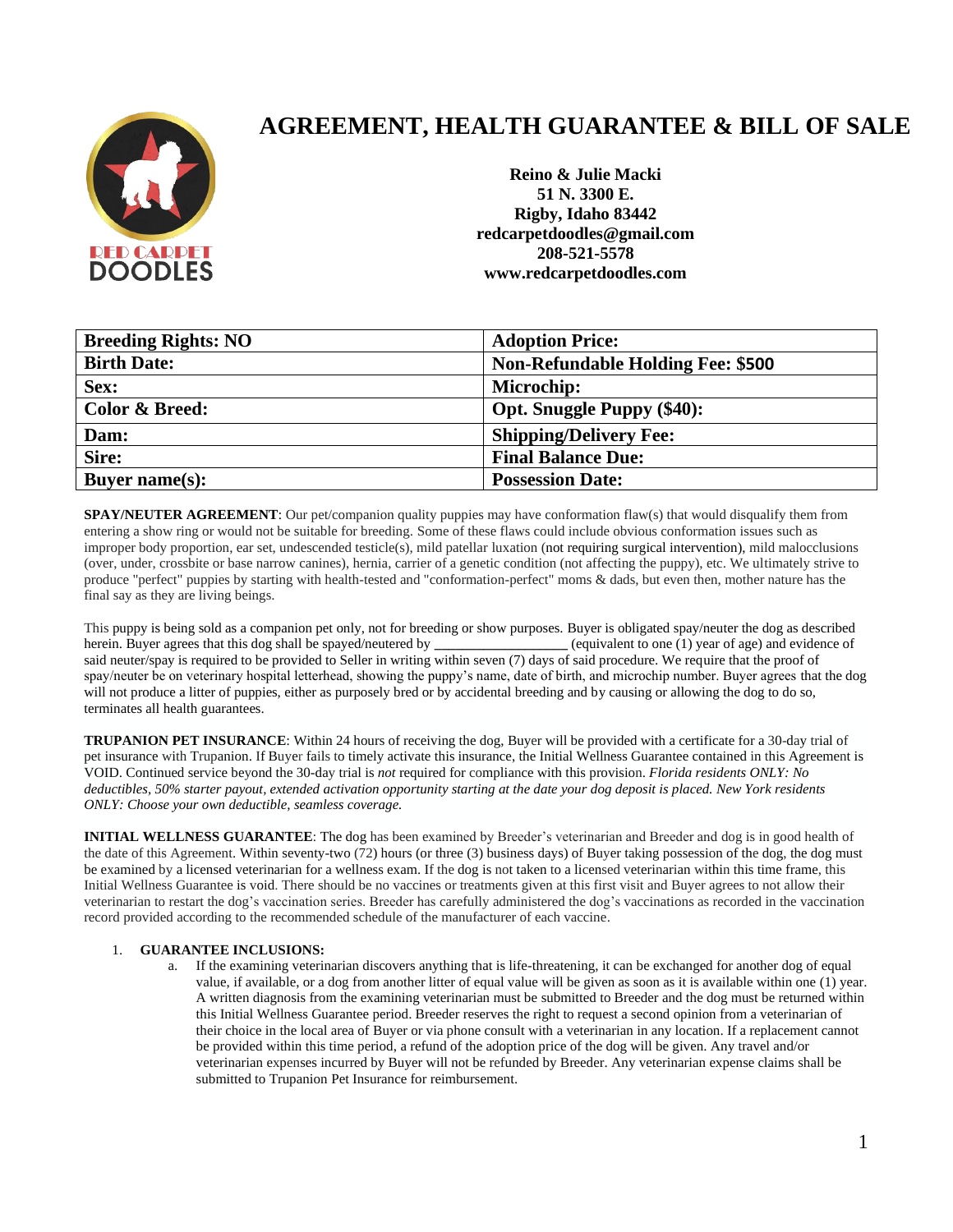### 2. **EXCLUSIONS:**

- a. **Banfield Network.** Any exam performed by a veterinarian belonging to the Banfield Network (PetSmart/Petco) will void this guarantee in its entirety due to their reputation of financial abuse and emotional manipulation of new dog owners.
- b. **Illnesses.** The dog has been examined at approximately six weeks of age by Breeder's veterinarian and common dog illnesses/issues have been addressed and preventative measures proactively taken. Common dog ailments, such as worms, mites, fleas, ticks, urinary tract infections/stones, etc. are excluded. Also excluded are illness or common opportunistic parasites brought on by the stress of changing environment, shipping, or motion sickness resulting from being transported. This stress can ignite opportunistic parasites such as coccidia (dormant in most live animals), giardia (also dormant in most live animals), and occasionally upper respiratory infections, etc.
- c. **Minor Flaws & Illnesses Of Unknown Origin.** Non-life-threatening eye, skin, tissue, allergies, herniations, cryptorchidism, malocclusions, mild luxating patellas and open fontanels. Any illness due to the ingestion of foreign objects, food, plants, chemicals or other items, physical injury or issues whose cause is unknown or may have an environmental link or illnesses from unknown causes.
- d. **Hypoglycemia.** All smaller breed puppies are extremely susceptible to hypoglycemia. This is especially true for those puppies that may be smaller than a typical toy size dog. For this reason, Breeder will never accept any liability for any losses of any nature as a result of this condition. *Any signs of depression, lethargy, lack of appetite or desire to drink water, diarrhea (particularly with blood and/or mucous), or vomiting must be reported to your veterinarian immediately!*

**ONE-YEAR HEALTH GUARANTEE:** Even though Breeder has worked diligently to carefully monitor the dog's development and has performed testing to help reduce risk of disease and conditions that negatively impact health and quality of life, Buyer understands that dogs are living beings and that these factors alone are not a guarantee that the dog will ever have any illness or any health condition. Because there are other factors that impact a dog's development, (i.e., *nutrition, environment, activity levels, trauma etc.),* Breeder has developed this extensive guarantee process.

### 1. **GUARANTEE INCLUSIONS:**

- a. **Eye Defects.** Genetic defects of the eye causing progressive blindness and/or requiring surgery to prevent blindness, as diagnosed by a board-certified veterinary ophthalmologist. Also included is prolapsed gland of the nictitans (cherry eye) and entropion.
- b. **Cardiac Disorders.** Cardiac disorders of clearly genetic origin requiring surgery or that after treatment is lifethreatening or greatly diminishes the dog's quality of life, as diagnosed by a board-certified canine cardiologist.
- c. **Genetic Tested Disorders.** Breeder has worked diligently to eliminate known genetic defects from their bloodlines. Breeder tests for most of the currently recommended hereditary diseases appropriate to the respective poodle variety by the parent poodle club (Poodle Club of America) of the American Kennel Club. Dog's parents have been health tested. Should Buyer choose to perform any additional testing not specifically included in these test results (*including breed composition, health, coat, color, trait, etc.),* Breeder specifically excludes the product of those results and Buyer shall not hold Breeder responsible in any way. This includes the dog being a carrier (having 1 copy of a genetic disease or trait) and the presence of one or two copies of CDDY-IVDD as this gene is "set" in the smaller poodle varieties (85-90% of all toy and miniature poodles).
- d. **Patellar Luxation.** Severe luxating patella(s) as diagnosed by a licensed veterinarian. Severe patellar luxation is defined as patellar luxation requiring surgical intervention. Dogs that are at any point overweight or that incur injury to bones or joints from over-exercise, trauma, or may have an environmental link are explicitly excluded from guarantee of severe patellar luxation. All requests and submission of documentation shall be submitted to Breeder by Buyer within thirty (30) days of diagnosis. Buyer must show proof of healthy weight by having their veterinarian evaluate the dog's body condition score at all veterinary visits.
- e. **Hip Dysplasia.** Hip dysplasia is multigenic and multifactorial. Moreover, dogs can have signs of osteoarthritis or hip dysplasia on an X-ray, but those dogs may never have clinical signs of either condition even if they are produced by parents with no radiological or clinical signs. This guarantee only covers severe clinical hip dysplasia within the stated period providing the dog has not been overweight, exposed to unhealthy environmental conditions, trauma, or had any physical injury or issues which cause is unknown or may have an environmental link. Since current veterinary science shows that dysplasia/osteoarthritis is more a product of nutrition and environment than genetics, dogs that are at any point overweight or that incur injury to bones or joints from over-exercise or exposure to improper or harsh environment are explicitly excluded from guarantee of hip or elbow dysplasia. All requests and submission of documentation shall be submitted to Breeder by Buyer within thirty (30) days of diagnosis. At a minimum, radiographic evidence of hip-dysplasia-associated osteoarthritis must be provided to be considered severe dysplasia along with evidence of severe clinical symptoms, with a second opinion provided at Buyer's expense by a Breeder-approved veterinarian or certification authority (i.e., OFA or PennHIP). Buyer must show proof of healthy weight by having their veterinarian evaluate the dog's body condition score at all veterinary visits.
- f. **Death.** If the dog dies, and Buyer suspects a genetic or other condition guaranteed within this Agreement, Buyer must have a necropsy performed by a licensed veterinarian at Buyer's expense.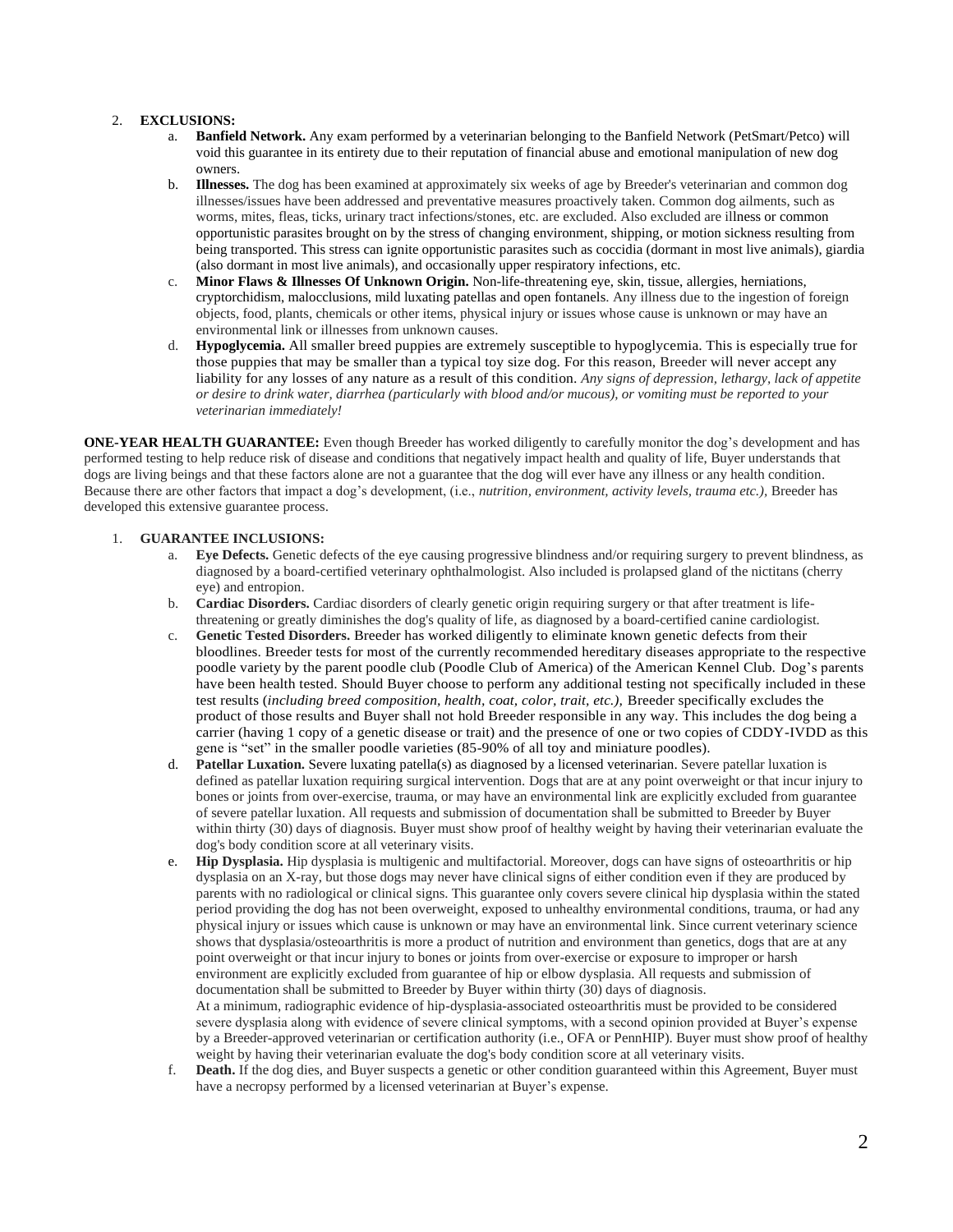Buyer must include copies of diagnosis and all treatment documentation to Breeder. Breeder reserves the right to request a second opinion from a veterinarian of their choice in the local area of Buyer or via phone consult with a veterinarian in any location and grants permission to Breeder and Breeder's veterinarian to consult with all professionals treating the dog. Should any travel or shipping fees become necessary, those costs shall be borne by Buyer.

Should a guaranteed inclusion event occur, one of the following remedies is available to Buyer:

- i. Return the dog to Breeder and receive a dog from the next available litter of comparable size/breed/value or a dog of similar size/breed/value.
- ii. Buyer shall first provide a sterilization certificate for the dog to Breeder. At that time, Breeder shall give monetary reimbursement up to 50% of the adoption price of the dog for all veterinary expenses related to the treatment of the condition covered under this guarantee. If the dog is covered by an insurance policy, Buyer shall submit all charges to the insurance company first. Breeder will not reimburse for those amounts covered by the insurance policy. Insurance documentation and veterinarian bills shall be submitted to Breeder within thirty (30) days of when the expenses were incurred. Breeder reserves the right to refuse payment for veterinary services the Breeder deems non-standard, excessive, or for prices that Breeder deems excessive.

## 2. **GUARANTEE EXCLUSIONS:**

- a. **Surgical Procedures.** Any routine surgical procedure costs including injury or death from any routine procedure.
- b. **Conditions & Flaws.** Common dog ailments, such as giardia, coccidia, worms, urinary tract infections/stones, dog vaginitis, etc. Viral illnesses, infections, upper respiratory conditions, ear mites or infections, skin issues including mites, fleas or ticks, tissue issues, malocclusions, allergies, herniations, open fontanels, cryptorchidism, low-grade heart murmur, low-grade luxating patellas, mild hip dysplasia, seizures, or portosystemic shunt.
- c. **Illnesses Of Unknown Origin.** Any illness due to the ingestion of foreign objects, food, plants, chemicals or other items, physical injury or issues whose cause is unknown or may have an environmental link or illnesses from unknown causes including, but not limited to, cancerous growths.
- d. **Characteristics.** Because there are other factors that impact a dog's development, (i.e., *nutrition, environment, activity levels, trauma etc.),* Breeder cannot guarantee size, color, conformation, or temperament of any dog beyond the date of this Agreement.
- e. **Dewclaws & Tail.** Breeder doesn't guarantee that dewclaws have been removed or will not re-grow and excludes any veterinarian charges for removal of dewclaws or docking of the dog's tail.
- f. **Trauma & Environment.** Health issues arising from trauma, environment, or failure to maintain general health care of the dog, including allowing the dog to become overweight (overweight is defined as body condition score over 5 on a scale of 9). Also not included is injury to joints or bones from over-exercise.
- g. **Hypoglycemia.** Breeder will never accept any liability for any losses of any nature as a result of this condition. *Any signs of depression, lethargy, lack of appetite or desire to drink water, diarrhea (particularly with blood and/or mucous), or vomiting must be reported to your veterinarian immediately!*

**PREVENTATIVE HEALTH:** Buyer agrees to keep the dog in good physical condition with regularly scheduled vaccinations, deworming, flea, tick, and heartworm prevention. Buyer further agrees to provide proper shelter, exercise, fresh water, dog food, treats, pet care products, and nutritional supplements as described herein. Administering an internal flea medication, using Comfortis or Trifexis Flea & Tick products, will void all guarantees. You can use Frontline Plus or Advantix (both topical), or you can use a Seresto collar for tick prevention.

**NUTRITION:** While genetics account for only about 35% of a dog's performance, the remaining 65% is management, training, and nutrition. Guarantee claims also require the dog be fed a high-quality dog food that is Association of American Feed Control Officials (AAFCO) compliant and includes meat as the first ingredient (as defined by the AAFCO) and that contains no corn, wheat, soy, or their derivatives, no artificial colors/flavors/preservatives and is manufactured in the United States by a company with no history of recalls. Receipts for dog food must be retained as proof for guarantee claims. Breeder has done extensive research and performed independent laboratory testing, and therefore strongly recommends feeding only the *Life's Abundance* holistically formulated line of products including dog food, treats and supplements. By doing so, Buyer is choosing to keep the dog safe with a well-balanced, nutritious food that has healthy omegas, antioxidants, guaranteed live pre & probiotics, no corn, wheat or gluten, nothing artificial and finally, no recall history. Breeder simply cannot ensure the overall health of the dog if it is provided alternative nutrition sources which may contain harmful preservatives and chemicals and are made by a company that has a recall history. Breeder strongly cautions Buyer to *never* feed a "grocery/club store" brand or any other brand with a recall history for the entire life of the dog, to ensure longevity and long-term health of the dog.

**FIRST RIGHT OF REFUSAL:** Buyer agrees that the dog will never be sold, leased or given to any pet shop, animal shelter, rescue, research laboratory or other similar facility. In the event Buyer decides they can no longer care for the dog, wishes to sell, transfer ownership or give the dog away, Buyer agrees to notify Breeder immediately and Breeder is to be given the "FIRST RIGHT" of refusal. If Breeder exercises this right, the associated travel costs shall be borne by Buyer's and the dog's ownership shall be legally transferred to Breeder along with all kennel club registration papers, immunization and medical records, microchip registration, etc. Upon placing the dog